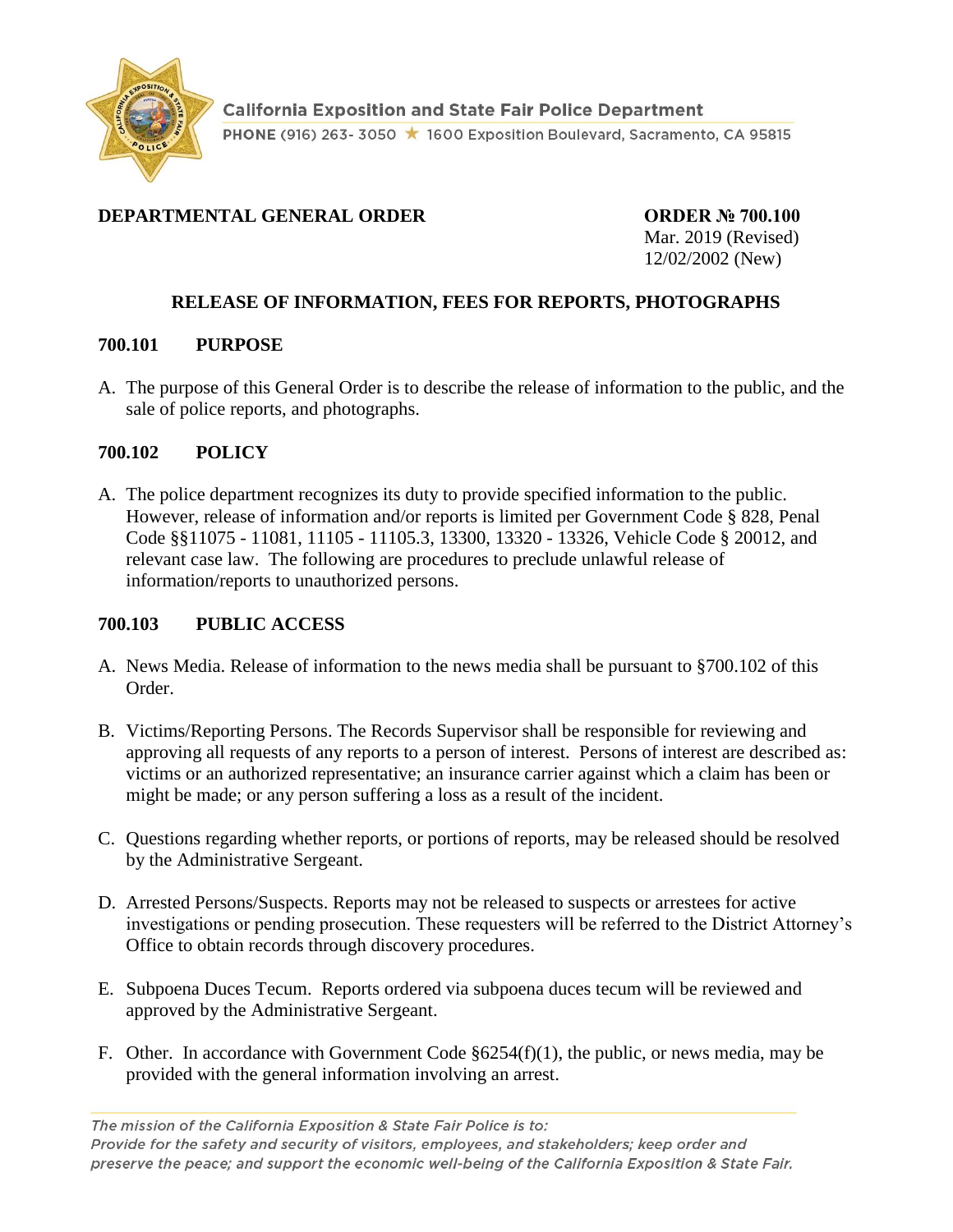California Exposition & State Fair Police Department

Departmental General Order № 700.100, Release Of Information, Fees for Reports, Photographs

- G. Police reports are available for review to provide the public information. Copies of arrest reports shall be available at the public counter, only during regular business hours.
- H. Public Information. In accordance with California Government Code §6254(f)(2), specified summary information concerning an arrest may be provided to the public.
- I. Complaints or assistance received by the police department. In accordance with California Government Code § 6254(f)(2), the department will release summary information to the public concerning "complaints" (calls-for-police-services) or "assistance" (investigations) by the police department.

## **700.104 FEES FOR POLICE REPORTS / DOCUMENTS**

- A. Fees for Police Reports
	- 1. The police department will produce copies of reports, documents, and photographs, available to the parties of proper interest, at reasonable costs.
	- 2. Any method which reasonably establishes a party's interest is appropriate.
	- 3. Review Procedures. Upon request, a report may be reviewed in its entirety by a party of proper interest.
	- 4. Report Fees. The fees listed below shall be charged for each complete report copy when requested by a party of interest. If a subpoena duces tecum is issued by a party for a report, the fees listed below shall apply. Sales tax shall not be applied.

| 01 - 25 Page Report:  | \$10.00 |
|-----------------------|---------|
| 26 - 50 Page Report:  | \$20.00 |
| 51 - 75 Page Report:  | \$30.00 |
| 76 - 100 Page Report: | \$40.00 |

For reports over 100 pages, a \$10.00 fee shall be charged for every additional set of 25 pages.

- 5. Supplemental Reports. Supplemental reports are provided upon request. When a Counter Receipt for the fees for the original report is provided, supplemental reports, up to twentyfive (25) pages, shall be provided at no charge. In the absence of a Counter Receipt, a fee of \$1 per page up to a maximum of \$6.00 for the first twenty-five (25) pages will be charged, for subsequent pages using the above schedule.
- B. Fees for Photographs
	- 1. Since most photographs are now in digital format, the fee for the reproduction of digital photographs will be the same as for regular reports, as long as the paper is of standard quality. If the requestor request the digital photographs on a digital media device, the reasonable replacement fee for the digital media device shall be charged.